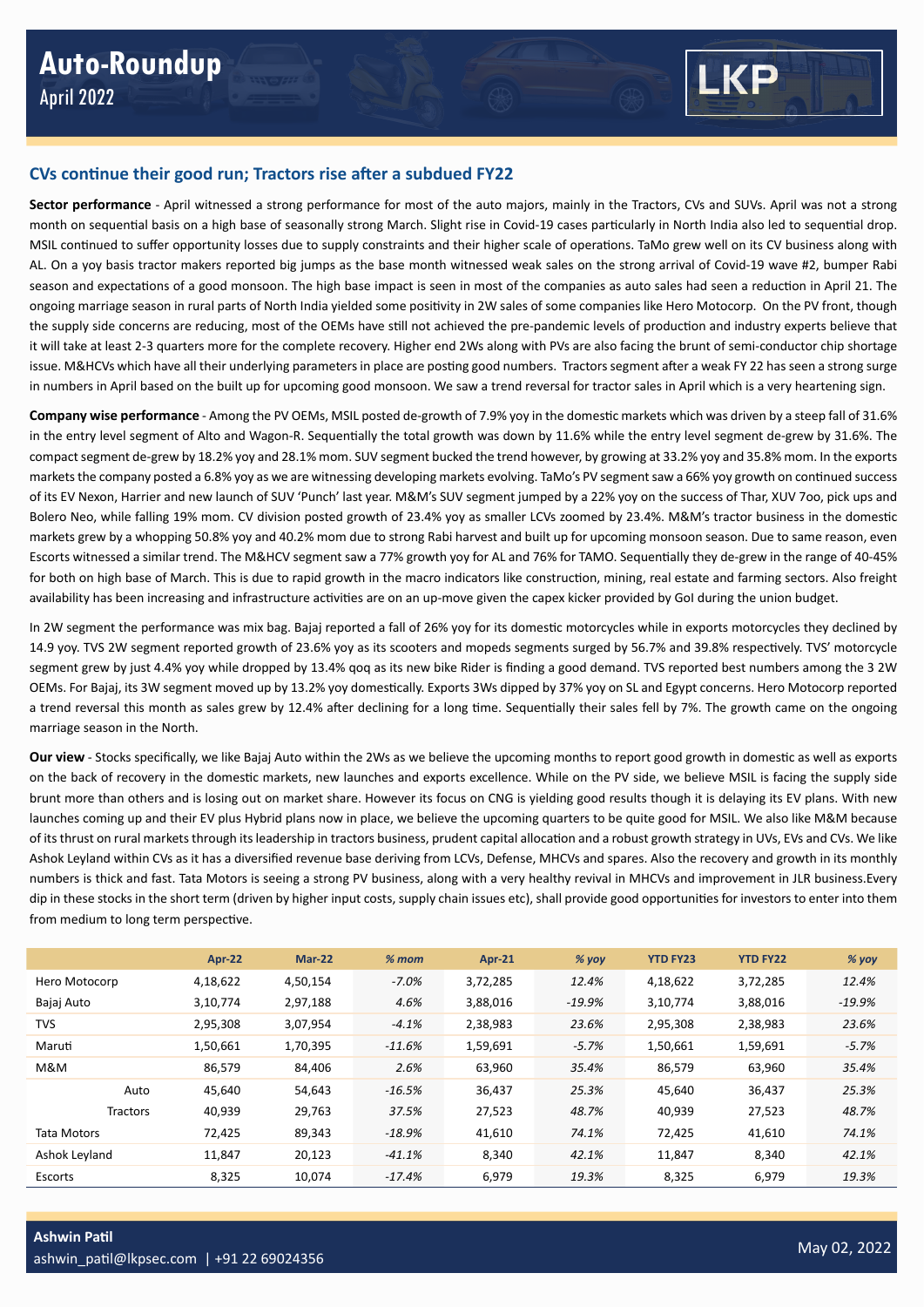| Auto-Roundup<br>April 2022 | <b>INNAHI</b> |  | KD<br>Ш. |  |
|----------------------------|---------------|--|----------|--|
|                            |               |  |          |  |
| ero Motocorn               |               |  |          |  |

| <b>Hero Motocorp</b> |          |               |         |               |         |                 |                 |       |  |  |  |
|----------------------|----------|---------------|---------|---------------|---------|-----------------|-----------------|-------|--|--|--|
|                      | Apr 22   | <b>Mar-22</b> | $%$ mom | <b>Apr 21</b> | $%$ yoy | <b>YTD FY23</b> | <b>YTD FY22</b> | % yoy |  |  |  |
| <b>Total sales</b>   | 4,18,622 | 4,50,154      | $-7.0%$ | 3,72,285      | 12.4%   | 4.18.622        | 3.72.285        | 12.4% |  |  |  |

| <b>Bajaj Auto</b>  |          |          |          |          |          |                 |                 |          |
|--------------------|----------|----------|----------|----------|----------|-----------------|-----------------|----------|
|                    | Apr-22   | Mar-22   | $% mom$  | Apr 21   | % yoy    | <b>YTD FY23</b> | <b>YTD FY22</b> | % yoy    |
| <b>Motorcycles</b> |          |          |          |          |          |                 |                 |          |
| Domestic           | 93,233   | 1,07,081 | $-12.9%$ | 1,26,570 | $-26.3%$ | 93,233          | 1,26,570        | $-26.3%$ |
| Exports            | 1,88,478 | 1,49,243 | 26.3%    | 2,21,603 | $-14.9%$ | 1,88,478        | 2,21,603        | $-14.9%$ |
| <b>Total</b>       | 2,81,711 | 2,56,324 | 9.9%     | 3,48,173 | $-19.1%$ | 2,81,711        | 3,48,173        | $-19.1%$ |
| 3W                 |          |          |          |          |          |                 |                 |          |
| Domestic           | 8,944    | 19,671   | $-54.5%$ | 7,901    | 13.2%    | 8,944           | 7,901           | 13.2%    |
| Exports            | 20,119   | 21,193   | $-5.1%$  | 31,942   | $-37.0%$ | 20,119          | 31,942          | $-37.0%$ |
| <b>Total</b>       | 29,063   | 40,864   | $-28.9%$ | 39,843   | $-27.1%$ | 29,063          | 39,843          | $-27.1%$ |
| Domestic           | 1,02,177 | 1,26,752 | $-19.4%$ | 1,34,471 | $-24.0%$ | 1,02,177        | 1,34,471        | $-24.0%$ |
| Exports            | 2,08,597 | 1,70,436 | 22.4%    | 2,53,545 | $-17.7%$ | 2,08,597        | 2,53,545        | $-17.7%$ |
| <b>Total</b>       | 3,10,774 | 2,97,188 | 4.6%     | 3,88,016 | $-19.9%$ | 3,10,774        | 3,88,016        | $-19.9%$ |

| <b>TVS Motors</b>        |          |          |          |          |         |                 |                 |       |
|--------------------------|----------|----------|----------|----------|---------|-----------------|-----------------|-------|
|                          | Apr-22   | Mar-22   | $%$ mom  | Apr-21   | $%$ yoy | <b>YTD FY23</b> | <b>YTD FY22</b> | % yoy |
| Motorcycles              | 1,39,027 | 1,60,522 | $-13.4%$ | 1,33,227 | 4.4%    | 1,39,027        | 1,33,227        | 4.4%  |
| Scooters                 | 1,02,209 | 94,747   | 7.9%     | 65,213   | 56.7%   | 1,02,209        | 65,213          | 56.7% |
| Mopeds                   | 38,786   | 37,649   | 3.0%     | 27,753   | 39.8%   | 38,786          | 27,753          | 39.8% |
| <b>Total 2W</b>          | 2,80,022 | 2,92,918 | $-4.4%$  | 2,26,193 | 23.8%   | 2,80,022        | 2,26,193        | 23.8% |
| 3W                       | 15,286   | 15,036   | 1.7%     | 12,790   | 19.5%   | 15,286          | 12,790          | 19.5% |
| <b>Total sales</b>       | 2,95,308 | 3,07,954 | $-4.1%$  | 2,38,983 | 23.6%   | 2,95,308        | 2,38,983        | 23.6% |
| Exports out of the above | 1,13,427 | 1,09,724 | 3.4%     | 1,07,185 | 5.8%    | 1,13,427        | 1,07,185        | 5.8%  |
| 2W exports               | 99,489   | 95,962   | 3.7%     | 94,807   | 4.9%    | 99,489          | 94,807          | 4.9%  |

| <b>Maruti Suzuki</b>                                           |          |               |          |          |          |                 |                 |          |
|----------------------------------------------------------------|----------|---------------|----------|----------|----------|-----------------|-----------------|----------|
|                                                                | Apr 22   | <b>Mar-22</b> | $% mom$  | Apr 21   | % yoy    | <b>YTD FY23</b> | <b>YTD FY22</b> | % yoy    |
| Mini(Alto, Old WagonR, S-Presso)                               | 17,137   | 15,491        | 10.6%    | 25,041   | $-31.6%$ | 17,137          | 25,041          | $-31.6%$ |
| Compact(New WagonR, Swift, Celerio, Baleno, Dzire, Ignis)      | 59,184   | 82,314        | $-28.1%$ | 72,318   | $-18.2%$ | 59,184          | 72,318          | $-18.2%$ |
| Mid size (Ciaz)                                                | 579      | 1,834         | $-68.4%$ | 1,567    | $-63.1%$ | 579             | 1,567           | $-63.1%$ |
| <b>Total passenger cars</b>                                    | 76,900   | 99,639        | $-22.8%$ | 98,926   | $-22.3%$ | 76,900          | 98,926          | $-22.3%$ |
| Utility Vehicles (Gypsy, Ertiga, XL6, S-Cross, Vitarra Brezza) | 33,941   | 25,001        | 35.8%    | 25,484   | 33.2%    | 33,941          | 25,484          | 33.2%    |
| Vans(Omni, Eeco)                                               | 11,154   | 9,221         | 21.0%    | 11,469   | $-2.7%$  | 11,154          | 11,469          | $-2.7%$  |
| LCV (Super Carry)                                              | 4,266    | 3,797         | 12.4%    | 1,272    | 235.4%   | 4,266           | 1,272           | 235.4%   |
| <b>Total domestic sales</b>                                    | 1,26,261 | 1,37,658      | $-8.3%$  | 1,37,151 | $-7.9%$  | 1,26,261        | 1,37,151        | $-7.9%$  |
| Sales to other OEM :A:Compact                                  | 5,987    | 6,241         | $-4.1%$  | 5,303    | 12.9%    | 5,987           | 5,303           | 12.9%    |
| Exports                                                        | 18,413   | 26,496        | $-30.5%$ | 17,237   | 6.8%     | 18,413          | 17,237          | 6.8%     |
| <b>Total sales</b>                                             | 1,50,661 | 1,70,395      | $-11.6%$ | 1,59,691 | $-5.7%$  | 1,50,661        | 1,59,691        | $-5.7%$  |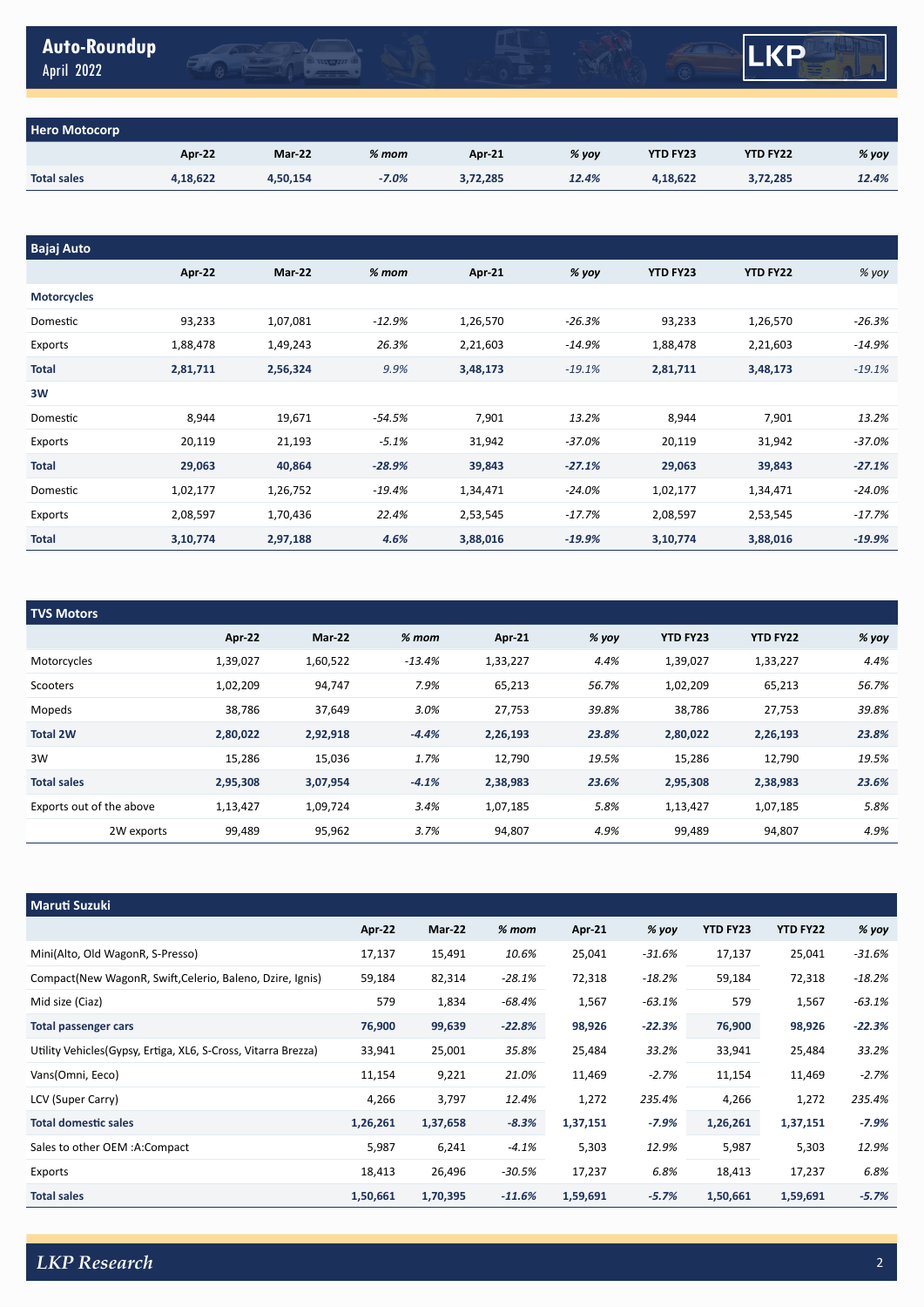|            | <b>Auto-Roundup</b> |  |
|------------|---------------------|--|
| April 2022 |                     |  |

## LKP

| <b>Mahindra &amp; Mahindra</b> |        |        |           |        |        |                 |                 |        |
|--------------------------------|--------|--------|-----------|--------|--------|-----------------|-----------------|--------|
| <b>Auto segment</b>            | Apr-22 | Mar-22 | $%$ mom   | Apr 21 | % yoy  | YTD FY23        | <b>YTD FY22</b> | % yoy  |
| Utility Vehicles               | 22,168 | 27,380 | $-19.0\%$ | 18,186 | 21.9%  | 22,168          | 18,186          | 21.9%  |
| Cars+Vans                      | 358    | 223    | 60.5%     | 99     | 261.6% | 358             | 99              | 261.6% |
| <b>Total PV</b>                | 22,526 | 27,603 | $-18.4%$  | 18,285 | 23.2%  | 22,526          | 18,285          | 23.2%  |
| LCV(<3.5 T)                    | 16,697 | 19,008 | $-12.2%$  | 13,771 | 21.2%  | 16,697          | 13,771          | 21.2%  |
| LCV (>3.5T)+ MHCV              | 705    | 829    | $-15.0%$  | 333    | 111.7% | 705             | 333             | 111.7% |
| <b>Total CV</b>                | 17,402 | 19,837 | $-12.3%$  | 14,104 | 23.4%  | 17,402          | 14,104          | 23.4%  |
| 3 wheelers                     | 3,009  | 4,043  | $-25.6%$  | 2,043  | 47.3%  | 3,009           | 2,043           | 47.3%  |
| <b>Total domestic sales</b>    | 42,937 | 51,483 | $-16.6%$  | 34,432 | 24.7%  | 42,937          | 34,432          | 24.7%  |
| Total exports                  | 2,703  | 3,160  | $-14.5%$  | 2,005  | 34.8%  | 2,703           | 2,005           | 34.8%  |
| <b>Total sales</b>             | 45,640 | 54,643 | $-16.5%$  | 36,437 | 25.3%  | 45,640          | 36,437          | 25.3%  |
|                                |        |        |           |        |        |                 |                 |        |
| <b>FES</b>                     | Apr 22 | Mar-22 | $%$ mom   | Apr 21 | % yoy  | <b>YTD FY23</b> | <b>YTD FY22</b> | % yoy  |
| Domestic                       | 39,405 | 28,112 | 40.2%     | 26,130 | 50.8%  | 39,405          | 26,130          | 50.8%  |
| Exports                        | 1,534  | 1,651  | $-7.1%$   | 1,393  | 10.1%  | 1,534           | 1,393           | 10.1%  |
| <b>Total FES</b>               | 40,939 | 29,763 | 37.5%     | 27,523 | 48.7%  | 40,939          | 27,523          | 48.7%  |

**O MOH** 

| <b>Ashok Leyland</b> |        |               |          |        |       |                 |                 |       |
|----------------------|--------|---------------|----------|--------|-------|-----------------|-----------------|-------|
|                      | Apr-22 | <b>Mar-22</b> | $% mom$  | Apr 21 | % yoy | <b>YTD FY23</b> | <b>YTD FY22</b> | % yoy |
| <b>MHCV</b>          | 7,688  | 13,990        | $-45.0%$ | 4,333  | 77.4% | 7,688           | 4,333           | 77.4% |
| LCV                  | 4,159  | 6,133         | $-32.2%$ | 4,007  | 3.8%  | 4,159           | 4,007           | 3.8%  |
| <b>Total</b>         | 11,847 | 20,123        | $-41.1%$ | 8,340  | 42.1% | 11,847          | 8,340           | 42.1% |

| <b>Tata Motors</b>        |        |               |          |               |        |                 |                 |        |  |
|---------------------------|--------|---------------|----------|---------------|--------|-----------------|-----------------|--------|--|
|                           | Apr-22 | <b>Mar-22</b> | $%$ mom  | <b>Apr-21</b> | % yoy  | <b>YTD FY23</b> | <b>YTD FY22</b> | % yoy  |  |
| M&HCV                     | 8489   | 14499         | $-41.5%$ | 4813          | 76%    | 8489            | 4813            | 76%    |  |
| <b>1 &amp; LCV</b>        | 4543   | 7555          | $-39.9%$ | 2013          | 126%   | 4543            | 2013            | 126%   |  |
| <b>Passenger Carriers</b> | 2137   | 2703          | $-20.9%$ | 550           | 289%   | 2137            | 550             | 289%   |  |
| SCV cargo and pick up     | 14711  | 19668         | $-25.2%$ | 6,930         | 112%   | 14711           | 6,930           | 112%   |  |
| Total CV                  | 29,880 | 44,425        | $-32.7%$ | 14,306        | 109%   | 29,880          | 14,306          | 109%   |  |
| <b>Total PV</b>           | 41587  | 42293         | $-1.7%$  | 25,095        | 66%    | 41587           | 25,095          | 66%    |  |
| Exports                   | 958    | 2625          | $-63.5%$ | 2,209         | $-57%$ | 958             | 2,209           | $-57%$ |  |
| <b>Total sales</b>        | 72,425 | 89,343        | $-18.9%$ | 41,610        | 74%    | 72,425          | 41,610          | 74%    |  |

| <b>Escorts</b> |        |               |          |               |       |                 |                 |       |
|----------------|--------|---------------|----------|---------------|-------|-----------------|-----------------|-------|
|                | Apr 22 | <b>Mar-22</b> | $%$ mom  | <b>Apr 21</b> | % yoy | <b>YTD FY23</b> | <b>YTD FY22</b> | % yoy |
| Domestic       | 7,676  | 9,483         | $-19.1%$ | 6,386         | 20.2% | 7,676           | 6,386           | 20.2% |
| Exports        | 649    | 591           | 9.8%     | 593           | 9.4%  | 649             | 593             | 9.4%  |
| <b>Total</b>   | 8,325  | 10,074        | $-17.4%$ | 6,979         | 19.3% | 8,325           | 6,979           | 19.3% |